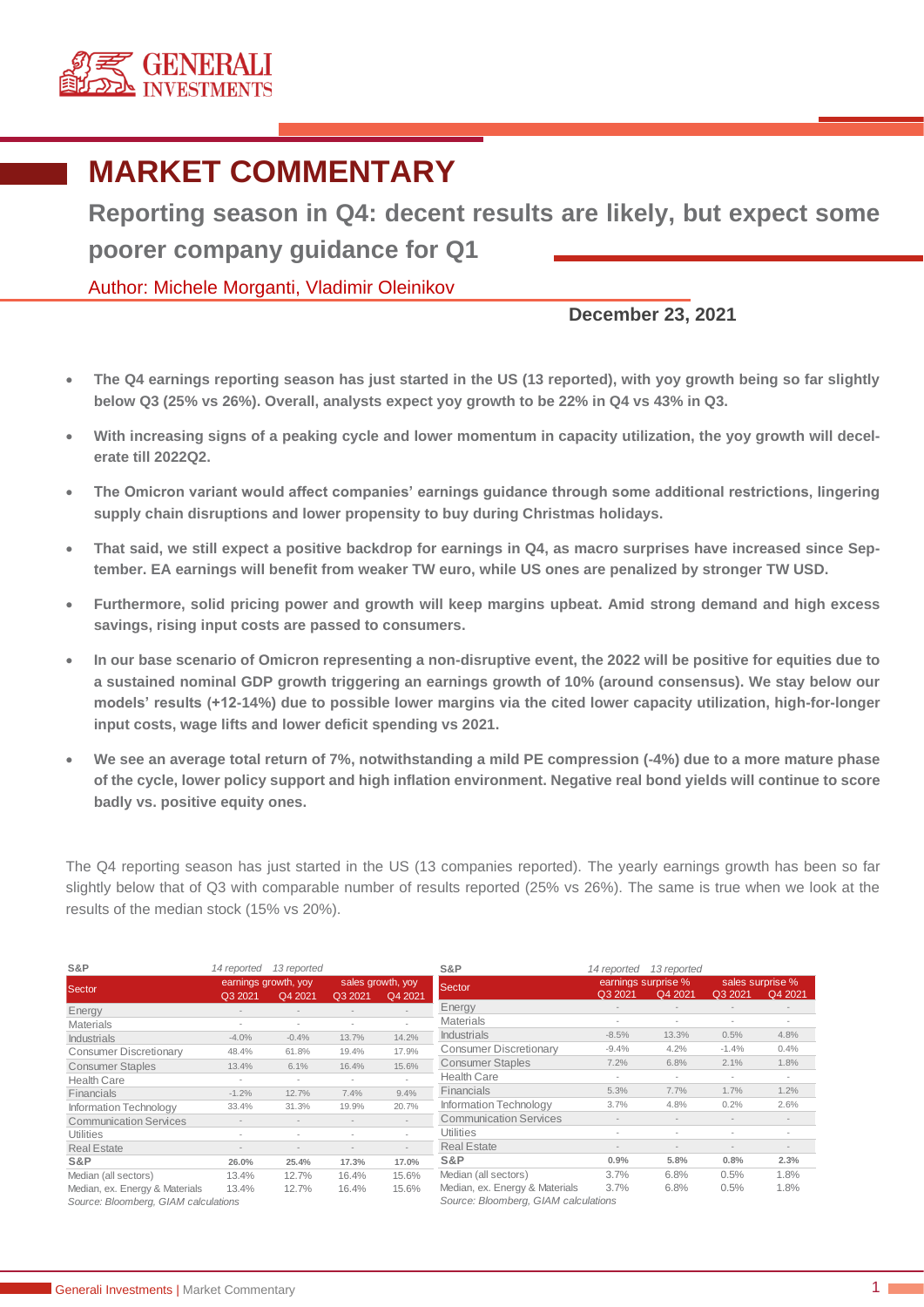## **Analysis of the median stock: Q4 2021 reporting season**

|              |          | Earnings           | <b>Sales</b> | availability |         |  |  |
|--------------|----------|--------------------|--------------|--------------|---------|--|--|
| Median stock |          | Growth             | Growth       |              |         |  |  |
|              | Q3 2021  | Q3 2021<br>Q4 2021 |              | Q4 2021      | Q4 2021 |  |  |
| S&P          | 20.1%    | 14.7 %             | 17.4%        | 20.0 %       | 2.6%    |  |  |
|              |          |                    |              |              |         |  |  |
|              | Earnings |                    | <b>Sales</b> |              |         |  |  |
| Median stock |          | Surpr              | Surpr        | availability |         |  |  |
|              | Q3 2021  | Q4 2021            | Q3 2021      | Q4 2021      | Q4 2021 |  |  |
| S&P          | $3.7\%$  | 5.8%               | $0.5\%$      | $1.5 \%$     | 2.6%    |  |  |

*Source: Bloomberg, GIAM calculations*

Currently, analysts expect the annual earnings growth in Q4 to be 22% compared to 43% in the previous quarter. Within sectors, energy is expected to have the highest yoy earnings growth (base effect), being followed by materials and industrials. The lowest (but positive) growth is forecast in utilities and consumer staples.

Since the beginning of October, annual earnings growth expectations have hardly changed for the US. On the other hand, **European growth has been revised up** by 12pp.

## **Historical/Current/Future Earnings Growth Rates**

| Sector                        | 2020Q3    | 2020Q4     | 2021Q1  | 2021Q2 | 2021Q3  | 2021Q4   | 2022Q1   | 2022Q2   | 2022Q3  |
|-------------------------------|-----------|------------|---------|--------|---------|----------|----------|----------|---------|
| <b>Consumer Discretionary</b> | $-2.3%$   | $-5.0%$    | 226.1%  | 380.5% | 19.4%   | 6.8%     | 0.3%     | 22.6%    | 39.0%   |
| <b>Consumer Staples</b>       | 6.3%      | 5.4%       | 11.1%   | 20.4%  | 7.4%    | 2.4%     | 5.3%     | 4.3%     | 7.0%    |
| Energy                        | $-108.2%$ | $-105.0\%$ | 28.0%   | 243.3% | 1793.1% | 10422.9% | 163.8%   | 59.5%    | 3.8%    |
| Financials                    | $-2.8%$   | 20.4%      | 138.0%  | 158.2% | 36.0%   | 2.9%     | $-18.7%$ | $-16.3%$ | $-4.8%$ |
| <b>Health Care</b>            | 11.8%     | 10.6%      | 26.7%   | 27.2%  | 29.0%   | 19.1%    | 12.5%    | 7.5%     | 4.0%    |
| <b>Industrials</b>            | $-54.7%$  | $-37.7%$   | 3.0%    | 698.4% | 87.3%   | 49.0%    | 54.5%    | 32.9%    | 32.5%   |
| <b>Materials</b>              | $-1.5%$   | 22.7%      | 62.4%   | 139.5% | 89.2%   | 62.6%    | 35.0%    | 3.6%     | $-3.2%$ |
| <b>Real Estate</b>            | $-12.8%$  | $-10.7%$   | 5.8%    | 38.7%  | 34.5%   | 13.7%    | 10.0%    | $-0.9%$  | 0.5%    |
| <b>Technology</b>             | 9.9%      | 20.4%      | 44.9%   | 49.6%  | 38.2%   | 15.6%    | 5.8%     | 3.7%     | 6.1%    |
| <b>Communication Services</b> | 3.7%      | 10.1%      | 53.1%   | 72.8%  | 35.6%   | 9.5%     | $-0.1%$  | 0.5%     | 7.4%    |
| <b>Utilities</b>              | 0.9%      | $-2.6%$    | $-0.9%$ | 12.6%  | 10.3%   | 1.0%     | 6.3%     | $-10.3%$ | $-3.4%$ |
| <b>S&amp;P 500</b>            | $-6.5%$   | 3.8%       | 52.8%   | 96.3%  | 42.6%   | 22.0%    | 7.6%     | 5.2%     | 7.4%    |
| S&P 500 Ex-Energy             | $-2.3%$   | 7.8%       | 53.4%   | 80.6%  | 34.3%   | 14.1%    | 3.8%     | 3.2%     | 7.6%    |

*Source: I/B/E/S data from Refinitiv, GIAM*



**The Omicron variant would affect companies' earnings guidance** through some additional restrictions, lingering supply chain disruptions and lower propensity to buy during Christmas holidays.

**That said, we still expect a positive backdrop for earnings in Q4,** as macro surprises have increased since September. EA earnings will benefit from **weaker TW euro**, while US ones are penalized by stronger TW USD.

With increasing signs of a peaking cycle and lower momentum in capacity utilization, the **yoy growth is forecasted to decelerate till 2022Q2**.

Earnings revisions are peaking or going down.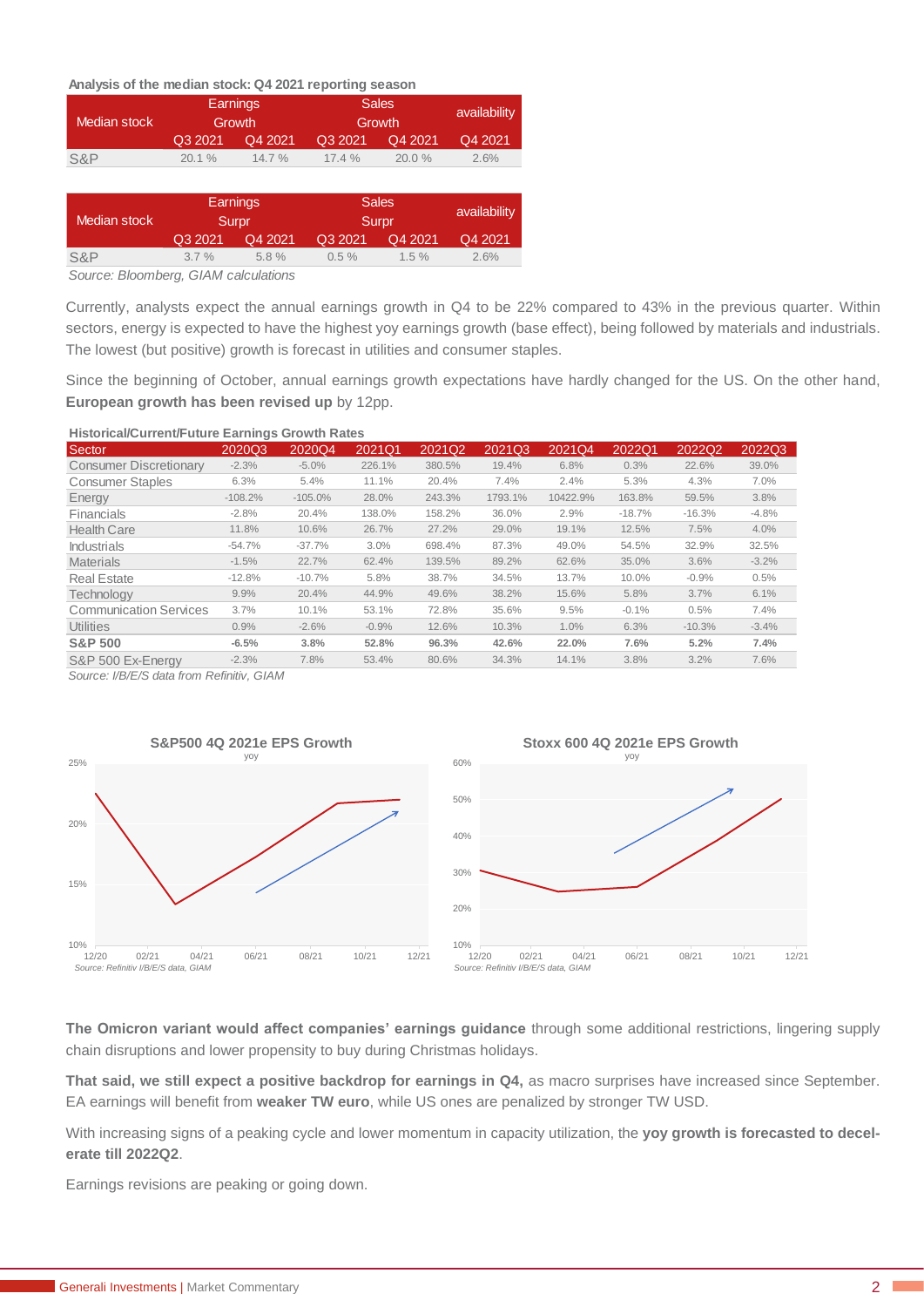

While global trend growth is slowing, the H2 deceleration was likely a speed bump (Covid, supply bottlenecks).

The Global leading indicator is still signalling healthy growth, financial conditions remain highly supportive, boding well for capex. The fiscal drag in the US is meaningful, but support in Europe is still solid.



**Rising input costs are passed to consumers**. Pricing power protects margins.

Earnings are buoyed by high pricing power of firms (contrasting the GFC aftermath) amid strong demand and high excess savings of consumers.

Firms' leeway to pass higher input prices to consumers appears highest in the US, but is also discernible in Europe.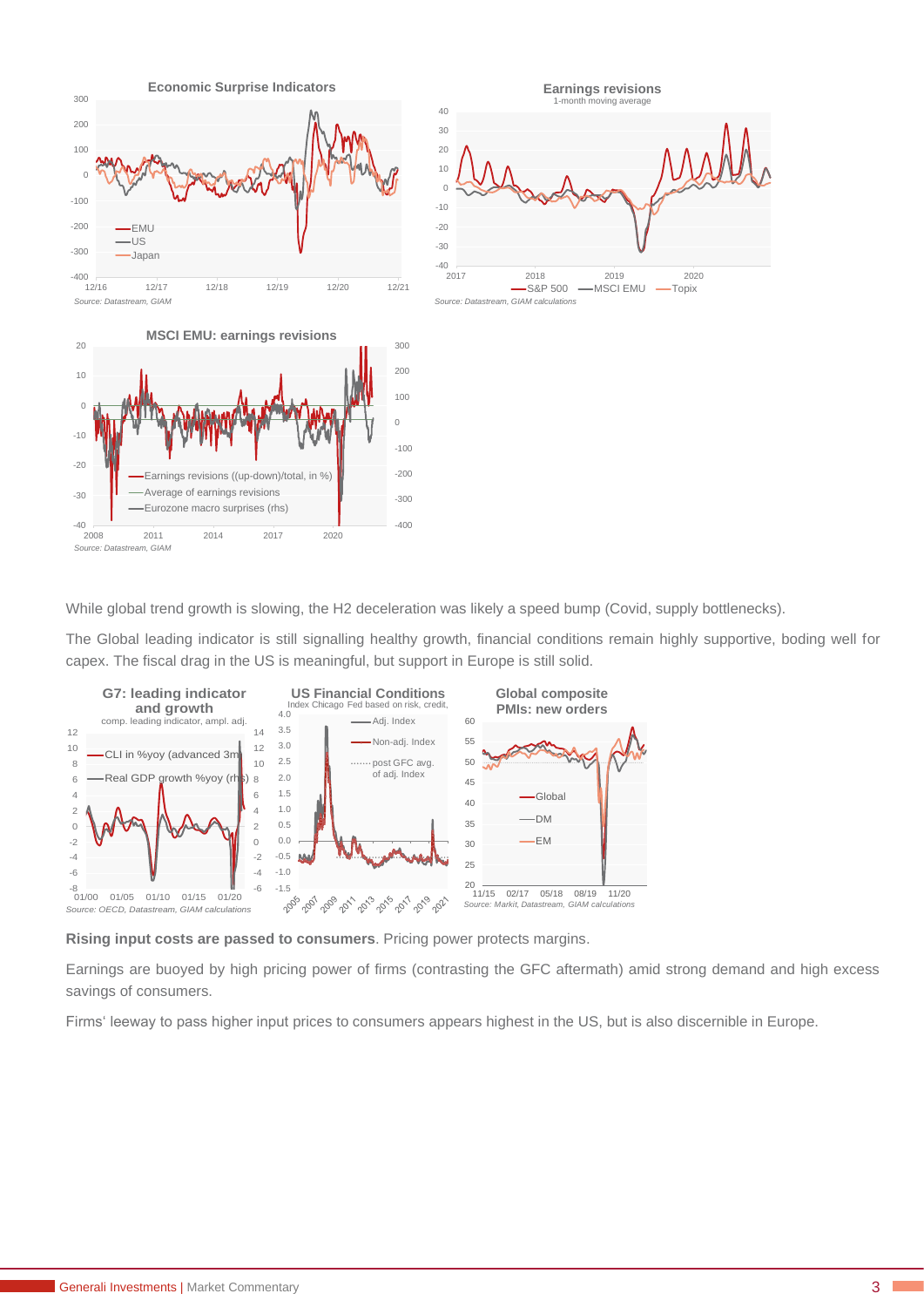

**For 2022, we expect an earnings growth of 10%** (average of the US and the EA), which incorporates the assumption of slightly decreasing margins in the next quarters. They are expected to remain overall solid, coherently to **both high CPI/ULC ratio** and **upbeat companies' statement**. Indeed, firms see reasonable pricing power due to **strong demand** and are using **workarounds and tech investments** to enhance productivity to offset cost increases.

Our earnings expectations are also consistent with decreasing ISM and are based on the following considerations:

- our **NIPA** profits projections **remaining sustained at around 20% in both 2021Q4 and 2022Q1 but decreasing to 10% in 2022Q2** - see an average of 6%-8% earnings growth in the US. This corresponds to an IBES 2022 figure for the S&P 500 which could be theoretically quite high: 225 USD p.s. vs 202 of 2021 (+12.5%).
- We run also specific **IBES models** for the S&P 500 earnings which outcomes are lower, at nearly +10%. As we could see surprising pressure from input costs and wages, we prefer this last forecast.
- Even an earnings growth of 15% should not look unrealistic when we forecast an **above-potential GDP** growth in excess of 4%. Indeed, the earnings multiplier for a given real GDP growth is around 3X.
- Such growth will offset the PE compression that we expect next year (about 1 point EMU, or -6% from current PE level, and -4% for the US) due to a more mature phase of the cycle, lower policy support and sticky inflation.

Under current macro expectations, earnings growth is tilted to the upside. But we see **increasing pressure** by less strong momentum in **capacity utilization**, **high-for-longer input costs**, **wage** lifts and **lower deficit spending** vs 2021. ROE is probably peaking.

For this reason, we prefer **not to exploit all the potential** (+12%-15% EPS growth) from high nominal GDP growth. Indeed, US Q/Q growth ex-energy has been already -1% in Q3 and Q4 revisions have been slightly negative since the Q3 season started.



<sup>1990</sup> 1993 1996 1999 2002 2005 2008 2011 2014 2017 2020 2023 2026 *Source: Datastream, GIAM*

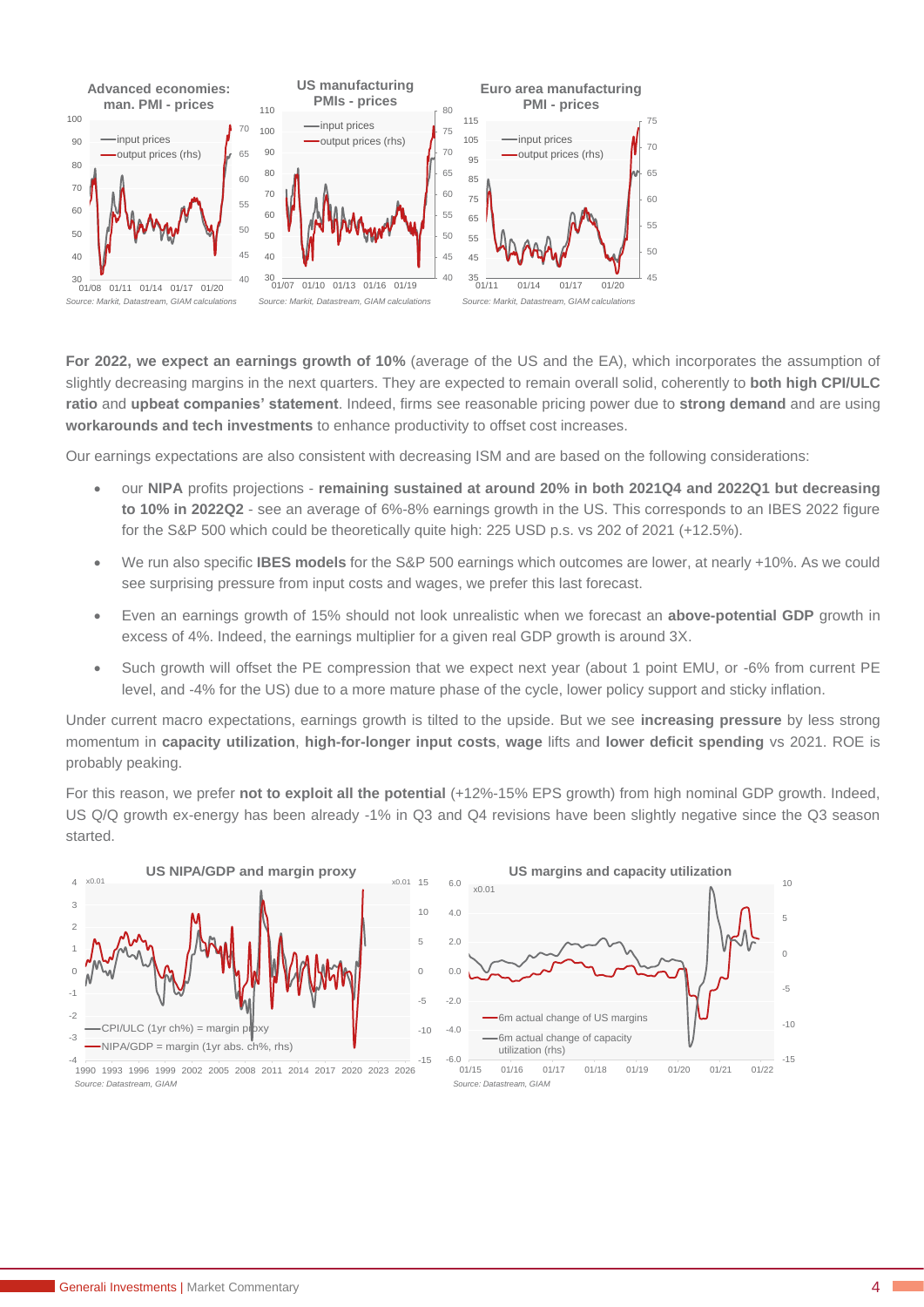



EA earnings will benefit from weaker TW euro, while US ones are penalized by stronger TW USD. Oil price in momentum is going down and should be negative for both US and EMU earnings. Overall, EA earnings are developing better than US ones.









-15 -10

-5  $\Omega$ 5

10



The Omicron variant would **affect companies' earnings guidance through some additional restrictions, lingering supply chain disruptions and lower propensity to buy during Christmas holidays**.